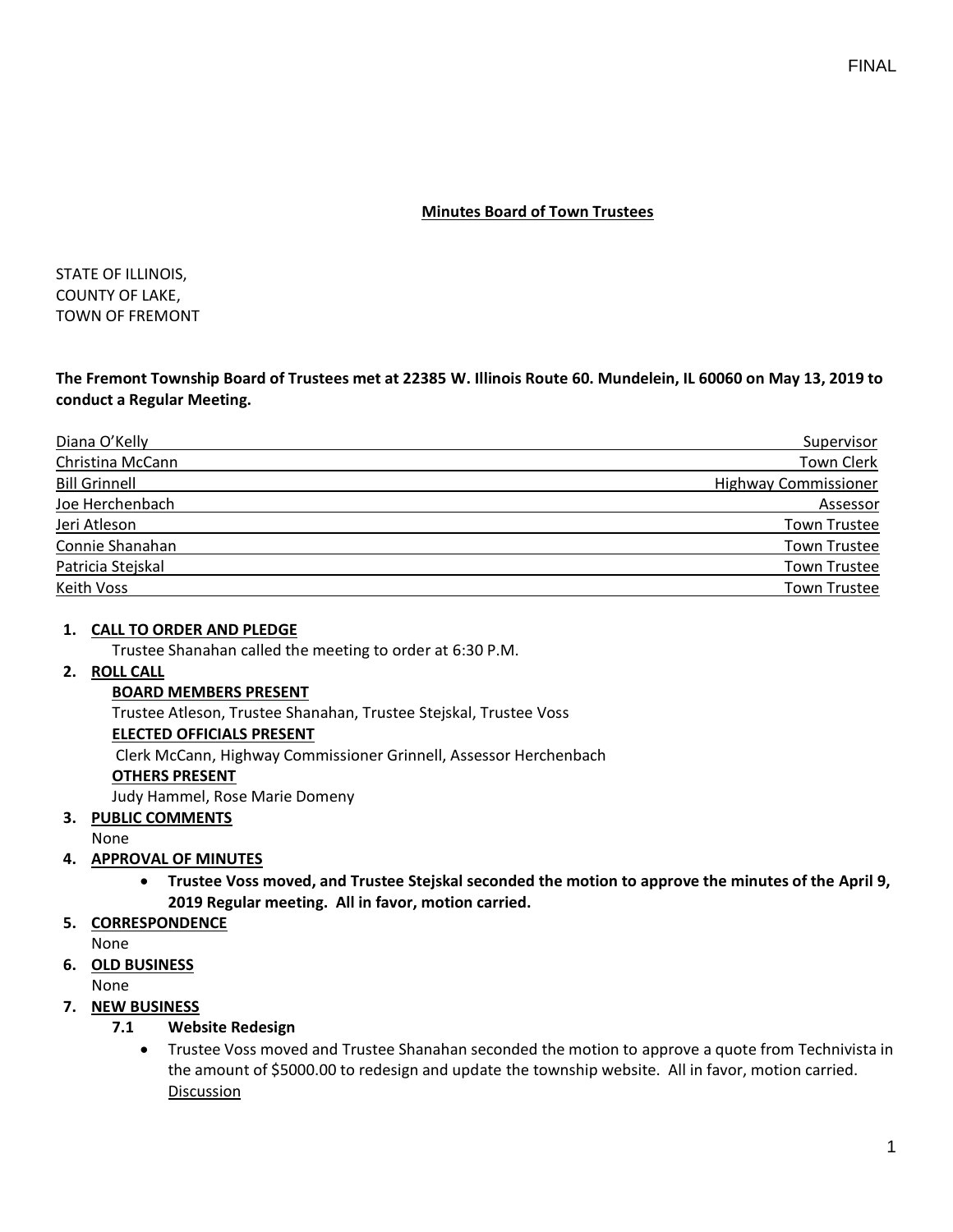Clerk McCann explained that the website requires updating in order to accurately display on mobile devices.

# **7.2 Award Bid for 209 Paving Project**

• Trustee Shanahan moved and Trustee Atleson seconded the motion to award the bid for the 2019 Paving Project to Schroeder Asphalt Services in the amount of \$83,484.55. All in favor, motion carried.

### **Discussion**

The bid opening for the 2019 Paving Project, which includes paving the walking paths at Behm Park and paving the parking lots at the Administration Center, was held on April 23, 2019. Eight contractors submitted bids. Schroeder Asphalt Services submitted the low bid and meets contract requirements.

## **7.3 Clarke Mosquito Abatement Contract**

• Trustee Stejskal moved and Trustee Shanahan seconded the motion to approve the 2019 Clarke Mosquito Abatement Contract. All in favor, motion carried.

### Discussion

Trustee Atleson inquired if the township will be charged if extra applications are required. Hwy. Commissioner Grinnell stated Highway crews are also trained to perform dunks.

## **8. PARKS REPORT**

Trustee Shanahan reported the following:

- Cameras are in the process of being installed at Behm Park
- Fencing improvements are scheduled to begin at Behm and Ivanhoe Parks

# **9. CERT REPORT**

CERT Team Leader Pat Stejskal reported on the following upcoming events:

- May 18, 1-5pm Shredding event at the township office
- June 1, 10am-1pm Children's Health Fair in Grayslake
- June 29 Open House at WRLR, Round Lake Train Station
- July 7 Mundelein Parade
- July 9, 7-8:30pm Are You Prepared for an Emergency? at the Fremont Township Administration Center 22385 W. Illinois Route 60 Mundelein, Illinois 60060
- July 15, 7pm CERT quarterly meeting on Incident Command
- July 24-Sun, July 28 Lake County Fair
- August 7, 7-8:30pm Are You Prepared for an Emergency? at the Grayslake Fire Protection District Station 1 - Headquarters 160 Hawley Street, Grayslake, IL 60030
- September 12, 7-8:30pm Are You Prepared for an Emergency? at Prairie Crossing Charter School 1531 Jones Point Rd, Grayslake, IL 60030
- September 21 2019 Prairie State CERT Challenge at the Cook County Public Health facility in Oak Forest

### **10. COMMUNITY GARDEN REPORT**

Trustee Atleson reported the following:

- Garden planting delayed to overwhelming amount of rain
- Community volunteers are welcome to assist with garden chores on Tuesday and Sunday mornings
- If anyone knows a corporate, school or community group looking for volunteer opportunities, please encourage them to contact the township

### **11. ELECTED OFFICIALS' REPORT**

**Assessor**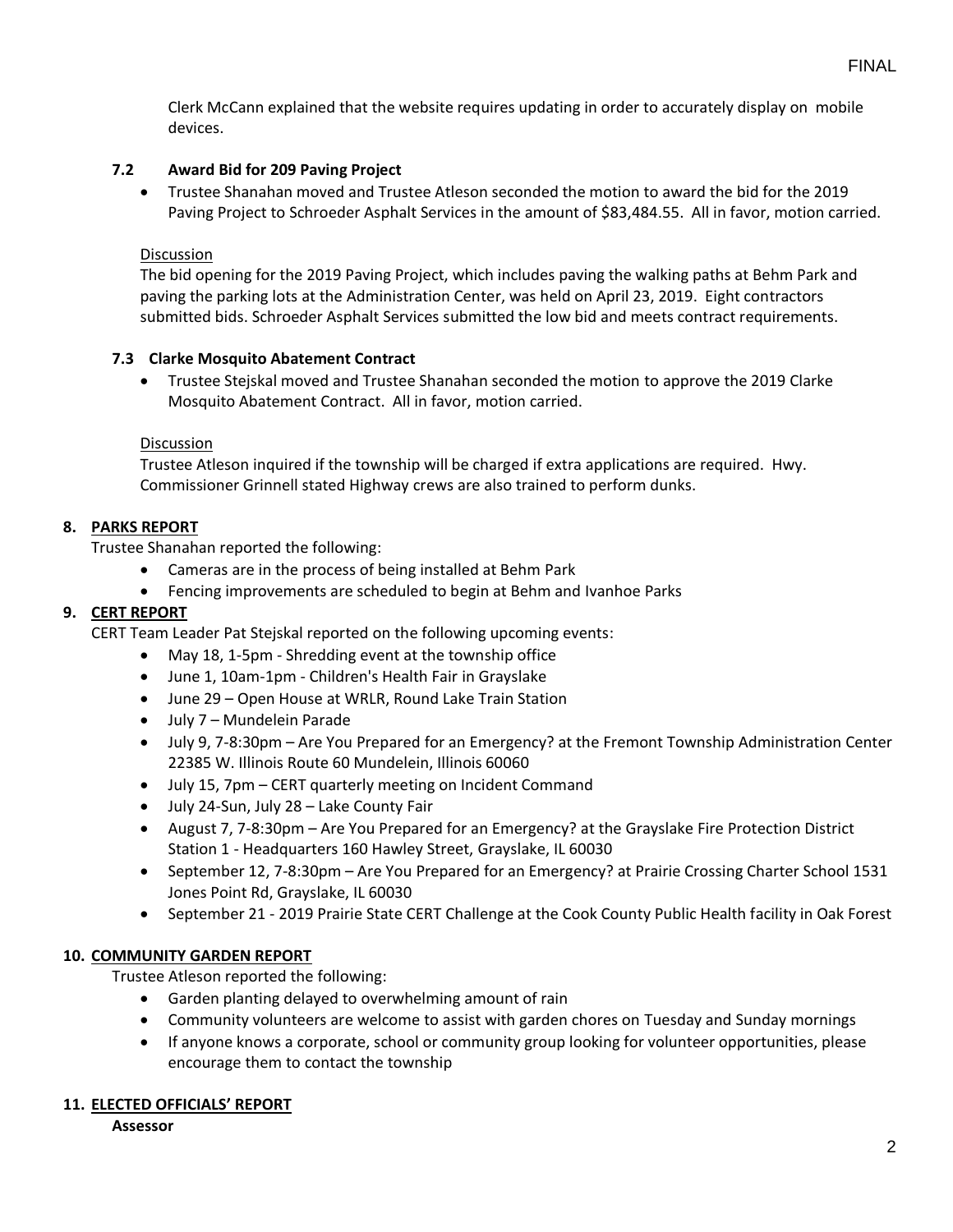Assessor Joe Herchenbach reported the following:

- Current tax bills are out
- Office staff are preparing for blue assessment cards

### **Clerk**

Clerk McCann reported the following:

- Bid opening for the 2019 Paving Project was held on April 23, 2019
- Volunteers are needed for the May 17, 2019 Shredding event
- Illinois State Law no longer requires local governments to adopt or file Prevailing Wage resolutions, however prevailing wage rates must still be applied to relevant projects

### **Highway Commissioner**

Highway Commissioner Grinnell reported the following:

- Crews have been busy dealing with flooding in the township due to overwhelming amounts of rain this spring
- Current tax bills display the township's Road District Levy under one-line item versus two separate line items (Road & Bridge and Permanent Road). The County reports that the change was required due to new "system limitations" and that levy funds will be distributed separately for each fund.

### **Supervisor**

Supervisor O'Kelly reported the following:

No Report (Supervisor is on vacation)

### **Trustees**

None

### **12. GA/EA/FOOD PANTRY REPORT**

The following statistics were reported for April 2019:

- No EA Clients received assistance
- Twenty-four (24) residents received food pantry assistance
- Four (4) residents applied for Liheap assistance
- Four (4) residents received assistance with RTA pass applications
- Seven (7) resident applied for the Benefit Access Program
- Thirteen (13) Diaper Bank donations to residents

### **13. PUBLIC COMMENTS**

None

### **14. APPROVAL OF BILLS**

• **Trustee Voss moved, and Trustee Stejskal seconded the motion to audit and approve for payment of Road and Bridge Fund in the amount of \$37,329.42, Permanent Road Fund in the amount of \$57,001.29 and General Town Fund in the amount of \$128,606.50.**

**ROLL CALL: Aye: Trustee Atleson, Trustee Shanahan, Trustee Stejskal, Trustee Voss. Nay: None. All in favor, motion carried.**

• **Trustee Voss moved, and Trustee Stejskal seconded the motion to audit and approve for payment of the General Assistance Fund in the amount of \$15,815.00. All in favor, motion carried.**

### **15. EXECUTIVE SESSION**

None

### **16. ADJOURN**